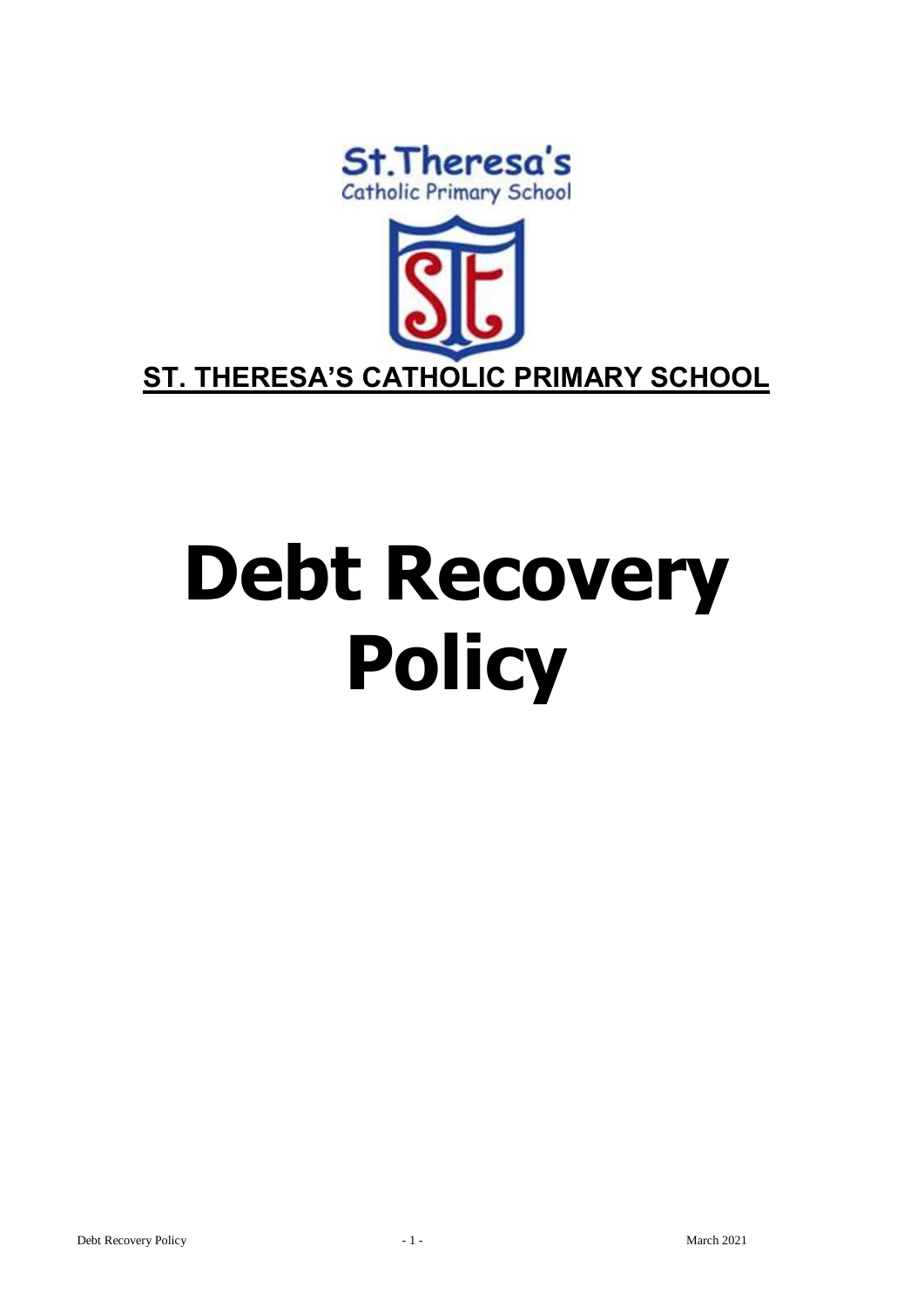# "We learn together, we play together, we pray together, we grow together in the love of God"



# Validation grid

| <b>Title</b>                                       | Debt Recovery Policy |
|----------------------------------------------------|----------------------|
| <b>Author</b>                                      | Barbara Costa        |
| <b>Associate Author</b>                            |                      |
| <b>Target Audience</b>                             | Parents and staff    |
| <b>Stake holders</b><br>consulted                  | Governors            |
| Curriculum / non<br>curricular                     | Non curricular       |
| <b>Associated Policies /</b><br><b>Documents</b>   | Finance, Charging    |
| <b>New Policy or Review</b><br>of existing policy. | <b>Review</b>        |
| <b>Date of Submission</b>                          | March 2021           |
| <b>Date for Review</b>                             | <b>March 2022</b>    |
| Date ratified by<br><b>Governors</b>               |                      |

Headteacher Barbara Costa

**Chair of Governors** Chair Chair Chair Chair Chair Chair Chair Chair Chair Chair Chair Chair Chair Chair Chair Chair Chair Chair Chair Chair Chair Chair Chair Chair Chair Chair Chair Chair Chair Chair Chair Chair Chair Cha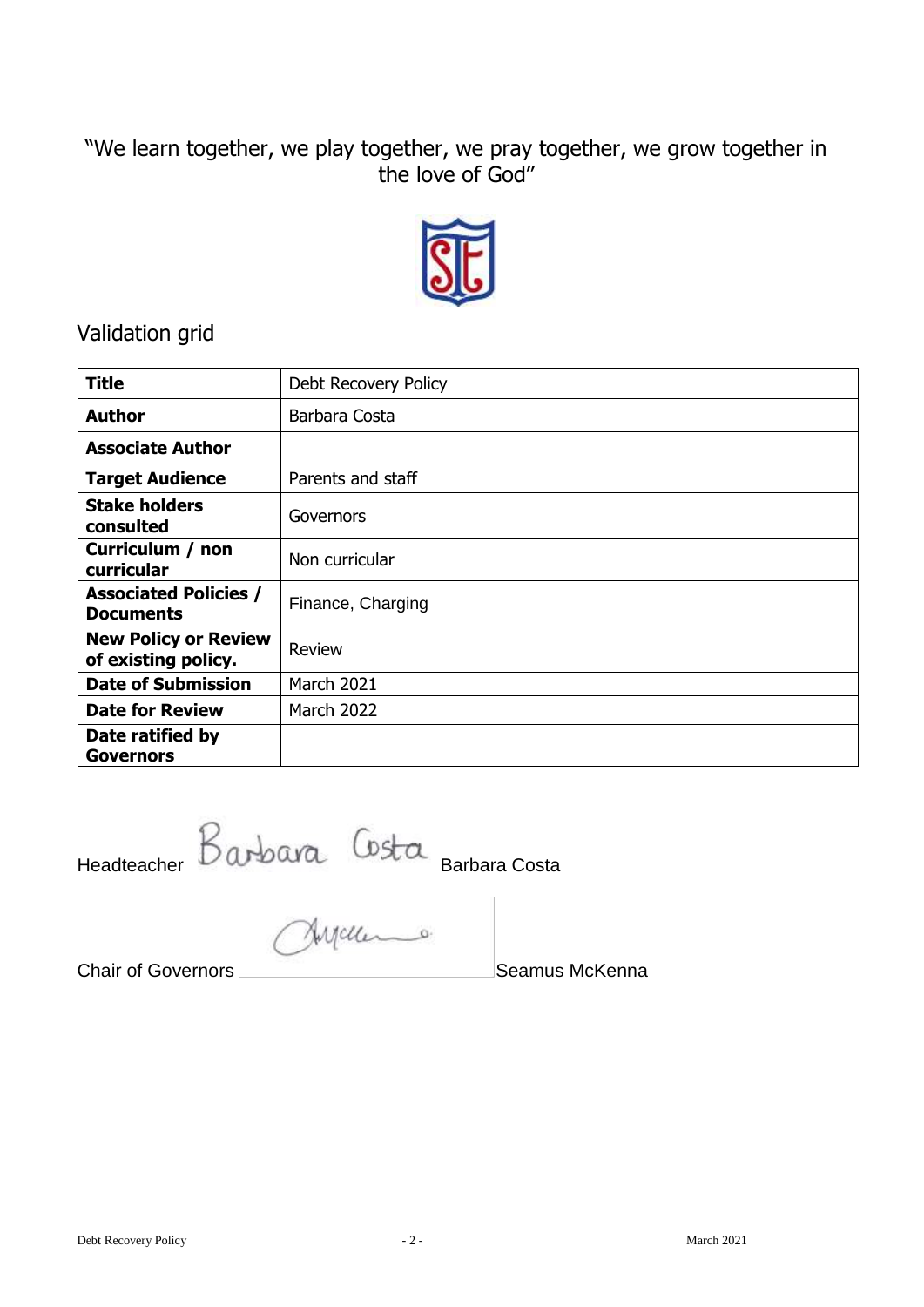#### **Statement of intent**

St. Theresa's Catholic School is committed to ensuring equal opportunities for all pupils, regardless of financial circumstances, and has established policies and procedures to ensure that no child is discriminated against by our offering of school trips, activities and educational extras.

While this is the case, the school must have a policy in place to ensure the repayment and recuperation of any outstanding debts incurred by the school on behalf of a pupil. The school will take all reasonable measures to vigorously collect debts as part of its management of public funds. A debt will be written off only after all reasonable measures (commensurate with the size and nature of the debt) have been taken to recover it.

Each case is to be treated individually and the circumstances that have led to the outstanding debt will be taken into account to determine the best course of action and whether it is fair and reasonable to pursue the debt in its entirety if at all. The school is committed to adhering to legal requirements regarding charging for school food, activities and materials, and meeting all statutory guidance provided by the DfE.

All parents should be provided with a copy of this policy when their child joins the school. The general principle is that services will be paid for in advance.

This policy is to be used when recovering debt for, but not limited to, the following services:

- School lunches
- Music tuition
- Breakfast club

#### 1. **Legal framework**

This policy will adhere to the relevant legislation and statutory guidance surrounding school payments and debt recovery, including the following:

- DfE (2018) 'Charging for school activities'
- DfE (2018) 'Schemes for financing schools'
- DfE (2020) 'Governance handbook'

#### 2. **School Lunches**

### **Specific Procedure for School Lunch Debt Management**

- 2.1. St. Theresa's Catholic School has adopted a strict NO DEBT policy relating to the school lunch service.
- 2.2. If parents believe that their children may qualify for entitlement to Free School Meals they must speak to the school office staff. This allowance is a statutory right.
- 2.3. Parent/s must pay in advance for the school lunch online using SchoolMoney or by cheque.
- 2.4. Children will not be provided with a school lunch unless it is paid for, except those that are entitled to Free School Meals.
- 2.5. **If a parent genuinely forgets to pay in advance, the school may grant a debt allowance of up to 5 meals.** However this debt must be paid, at the latest, by the end of the 5<sup>th</sup> day and future meals must be paid in advance before any further meal is provided.
- 2.6. The debt allowance of 5 meals will only be granted once.
- 2.7. If the debt is not cleared, parents must either provide a packed lunch or take the child home for lunch.
- 2.8. In a case when the debt is not cleared nor a packed lunch provided, the office staff will phone the parent to ask them to pay. Otherwise they must provide sandwiches before lunchtime or arrange to take their child home for lunch.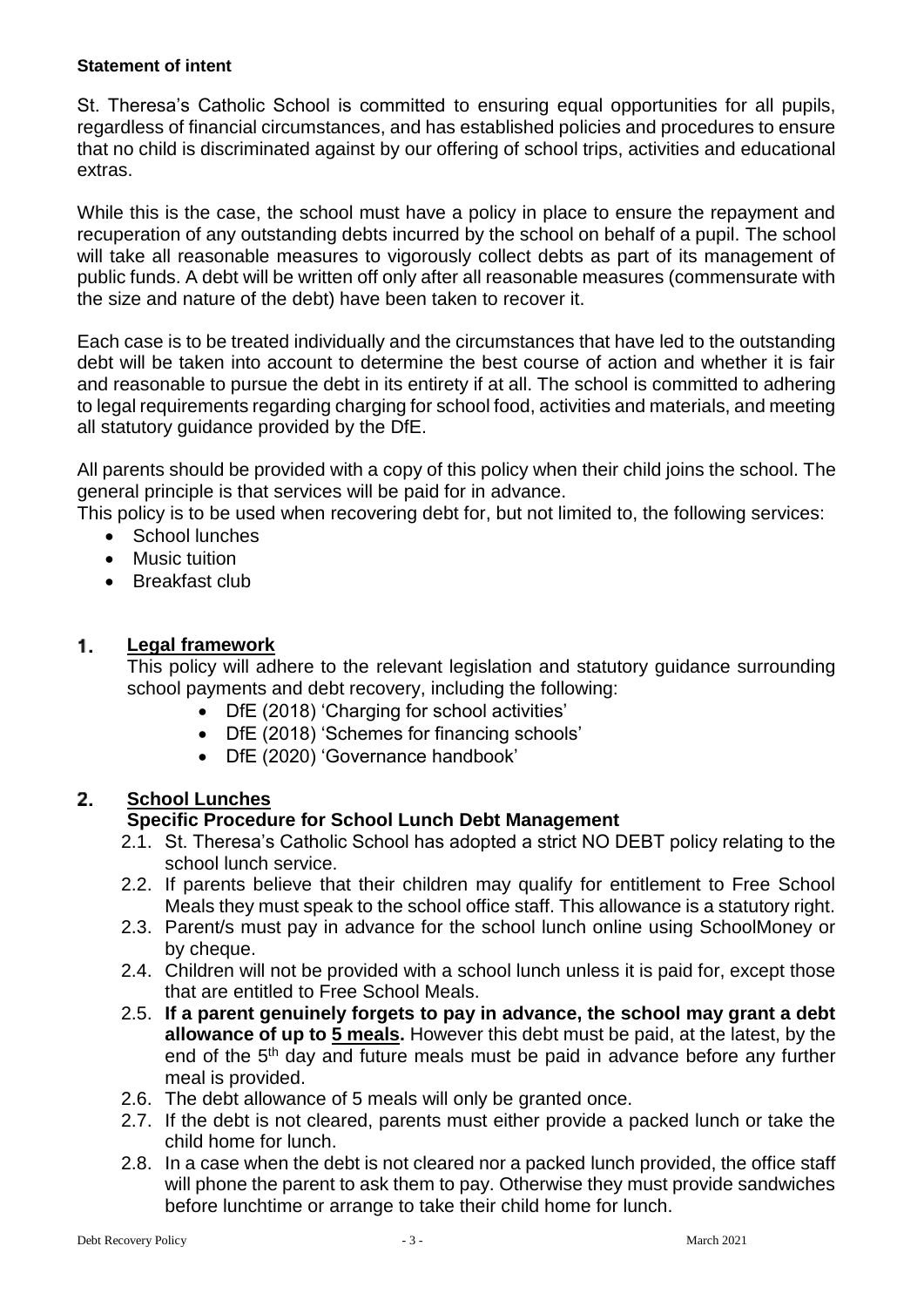- **2.9. Kitchen staff are instructed not to serve a child with an outstanding debt. In order to avoid any embarrassment to the child, s/he will not join their class in their dining room at lunchtime.**
- 2.10.If the situation persists, Social Services will be informed that these parents are failing in their duty of care by not providing food for their children at lunchtime.
- 2.11.The Headteacher reserves the right to begin legal proceedings against parents to recover the debt.

# **3. Other Debts**

# **Roles and responsibilities**

- 3.1. As a general rule, to avoid incurring debts, payments for materials and services provided by the school should be collected in advance or at the point of sale.
- 3.2. Any person(s) involved in the monitoring, recording and pursuing of debts owed to the school must formally record any information gathered and actions taken – data which is to be kept by the school for a period of seven years.
- 3.3. The school's finance committee:
	- Will regularly review details of its debts and what recovery action is needed.
	- Must be consulted if legal services are required for debt recovery.
	- Will adhere to the privacy rights of pupils and their guardians in all cases.
	- May decide to leave a case of debt recovery to the decision of Headteacher.
- 3.4. The Headteacher/Office staff will ensure:
	- Debt reminders are recorded and those records maintained for a period of seven years – copies of letters.
	- Instances of debt are judged on an individual basis, with consideration of the nature of the debt and the circumstances of the family involved.
	- The privacy of the pupil and their family will be protected by all staff.
	- The level of outstanding debt owed to the school can be determined at short notice.

# **4. Acceptable 'credit period'**

4.1. In the case of a debt, the Headteacher will decide upon a 'credit period' within which the debtor can pay the outstanding sum before debt recovery procedures are exercised. This period of time may vary, at the discretion of the Headteacher, dependent on the nature and size of the debt.

# **5. Declaring outstanding debt levels**

- 5.1. The Headteacher and finance committee will review the level of outstanding debts every term to determine whether current debt levels are acceptable and whether current methods and procedures to recover debts are effective.
- 5.2. Any individual cases of debt that are deemed to require intervention will then be pursued by the procedure starting from section six of this policy.

# **6. Debt recovery procedures**

- 6.1. Where there is an outstanding payment yet to be received and the acceptable credit period has been surpassed, an official invoice should be created outlining the value and reason for the debt, as well as the debtor's identity.
- 6.2. Upon creating the invoice and stipulating a date on which it must be paid by, there is acknowledgement from the school that the debt has been set up.

# **7. Written overdue payment reminders**

 $7.1.$  First formal written reminder – an official, dated letter addressed to the debtor should be written up two weeks after the first informal reminder and the letter should acknowledge the informal reminder.